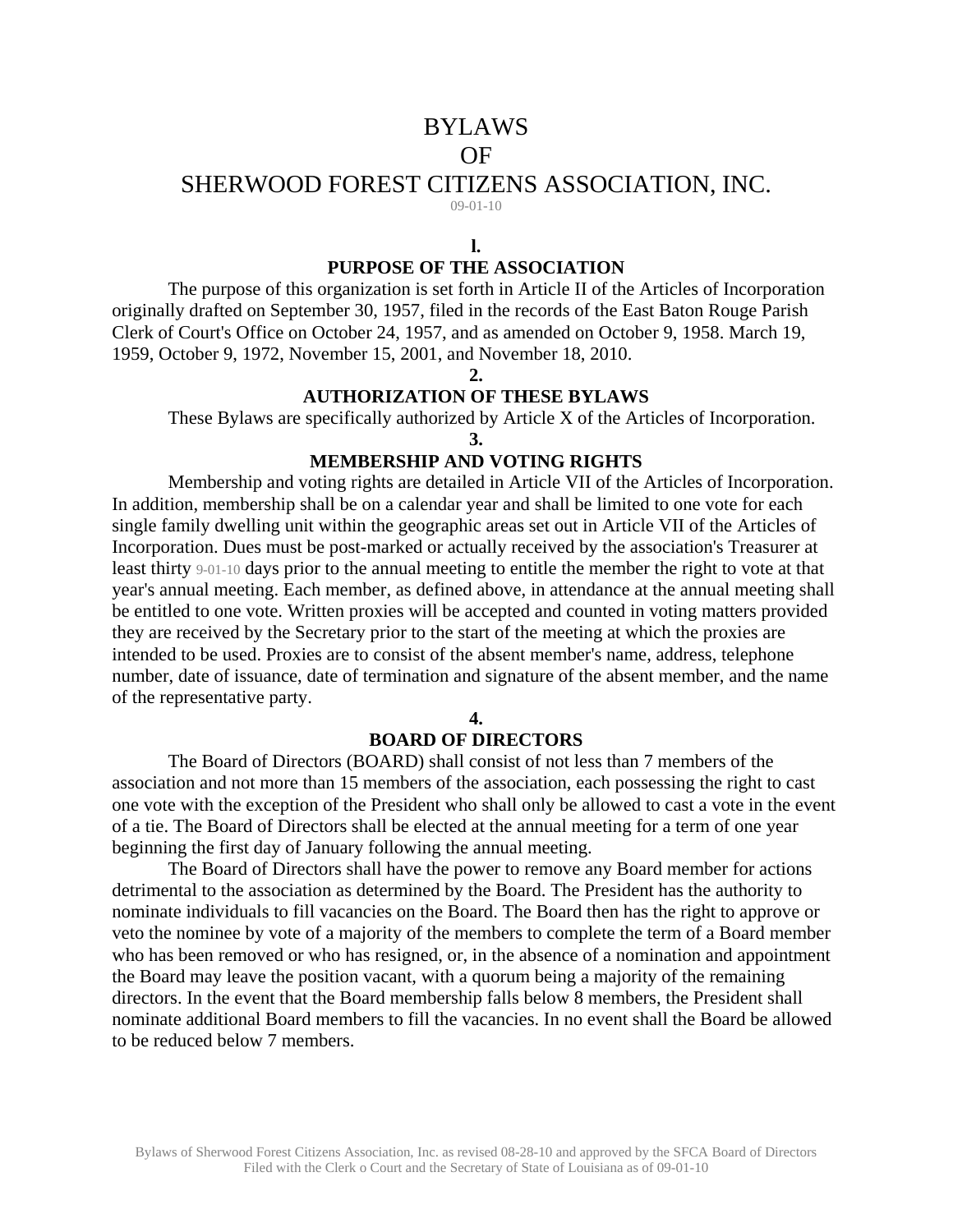#### **5 OFFICERS**

The four officers listed in the Articles of Incorporation shall be elected by the Board of Directors at its first meeting in the month in which the new officers assume office, with the exception that a Vice President and President elect may be selected to provide for a more efficient succession of officers. In order to qualify to serve as President or Vice President, a member of the association must have served on the Board for at least one (1) year immediately prior to being considered for office. The President of the association may serve only three (3) consecutive terms.

The officers' duties shall be as follows:

**President** - preside at all meetings including the Board of Directors meetings where the president shall be considered the Chairman of the Board, and otherwise perform all duties incident to the office.

**Vice-President** - act on behalf of the President in the President's absence and shall otherwise assist the President and the Board in general public affairs.

**Secretary** - keep the minutes of the meetings, send out notices of the meetings and other matters, assist the President in preparing agendas for the meetings, maintain official records and correspondence.

**Treasurer** - receive and securely invest income from dues, donations, and fund raising, disburse funds in accordance with the determination of the Board of Directors, maintain current financial records, provide the Board of Directors with monthly financial reports, direct the compilation of the annual budget, ensure compliance with IRS and State regulations regarding nonprofit corporations.

Officers may be removed from office for actions detrimental to the association as determined by the Board, with a 2/3 vote of the Board members present after giving a one (1) month notice to the Board members.

# **6.**

#### **COMMITTEES**

The President shall appoint members of the Board of Directors to chair the following committees who shall serve at the President's request until a new President is elected. The following shall be standing committees with other committees to be appointed from time to time as necessary, with membership in the committees not limited to Board Members.

**Membership Committee** - A committee whose goal is to increase membership and to organize activities for such purpose and maintain the membership records.

**Subdivision Restrictions, Zoning and Architectural Control Committee** - A committee to monitor all applications to change zoning in the area represented and adjacent thereto and to ensure compliance with recorded subdivision restrictions. Report to the city any violations of city ordinances concerning usage, maintenance or construction on any lot or public area of the neighborhood that is noticed by a member of the Association.

**Security Committee** - A committee to participate in neighborhood crime preventative measures and to develop a close working relationship with law enforcement serving the area represented.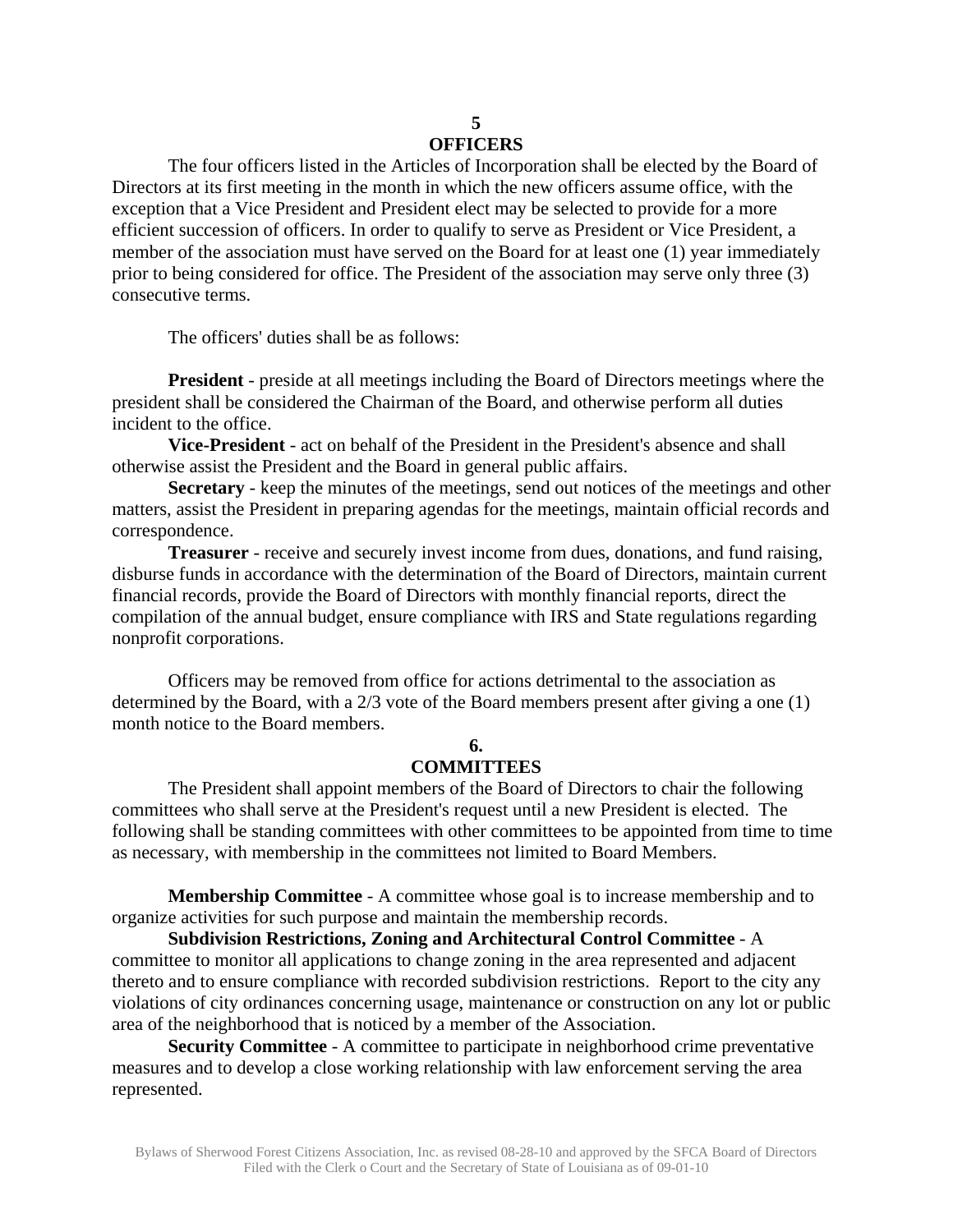**Beautification Committee** - A committee to oversee maintenance, landscaping and signage at entrance to the neighborhood and common grounds, and develop programs for beautification of the entire area represented.

**Newsletter Committee** - A committee to prepare the content of, publish, solicit advertising for and disseminate a newsletter.

**Eyewatch Committee** - A committee to organize a neighborhood crime watch program.

**Federation Committee** - A committee to attend Federation meetings, report back to the Board on the substance of those meetings and represent the Board at those meetings.

**Public Works Committee** - A committee to monitor public projects in the neighborhood and to assist residents in dealing with the City-Parish handling ongoing issues.

**Hospitality Committee** - A committee to welcome new residents to the neighborhood and encourage membership in association.

**Finance Committee** - A committee to study, monitor and recommend changes to the association's annual budget.

**Nominating Committee** - A committee to search for members of the Board of Directors as detailed herein.

**Bylaws Committee** - A committee to study these bylaws and make recommendations for amendments to the Board of Directors.

The President shall appoint a nominating committee at least two months prior to the annual meeting to recommend nominees to the Board of Directors for the following year and to recommend such other committees as required to conduct the affairs of the corporation. The committee shall consist up to 5 members of which two (2) members may be non-board members.

Committee chairpersons appointed by the President may select and recruit committee members from the general membership for the purpose of assisting them in their respective undertakings.

# **7.**

## **MEETINGS**

Regular meetings of the Board of Directors of the association shall be held monthly on the third Thursday of each month at 7:00 p.m. or at such other time as the Board of Directors shall set, with reasonable notice of any change being required to be communicated to all directors. No notice of the regular meetings shall be required once fixed by the Board. Special meetings may be called by the President or by a majority of the Board in which case reasonable notice shall be given.

The date of the annual meeting of the general membership shall be during the month of October, the date of which to be set in advance by the Board. The President shall ensure that the membership is notified of the date, time and place of the annual meeting at least ten (10) days before the meeting.

Emergency meetings may be called from time to time. There must be an attempt to contact all Board members to notify the members of the meeting/issue. In the case of an emergency meeting, a quorum necessary to vote on an issue is 2/3 of the Board with a majority of the quorum necessary to pass any proposed motion.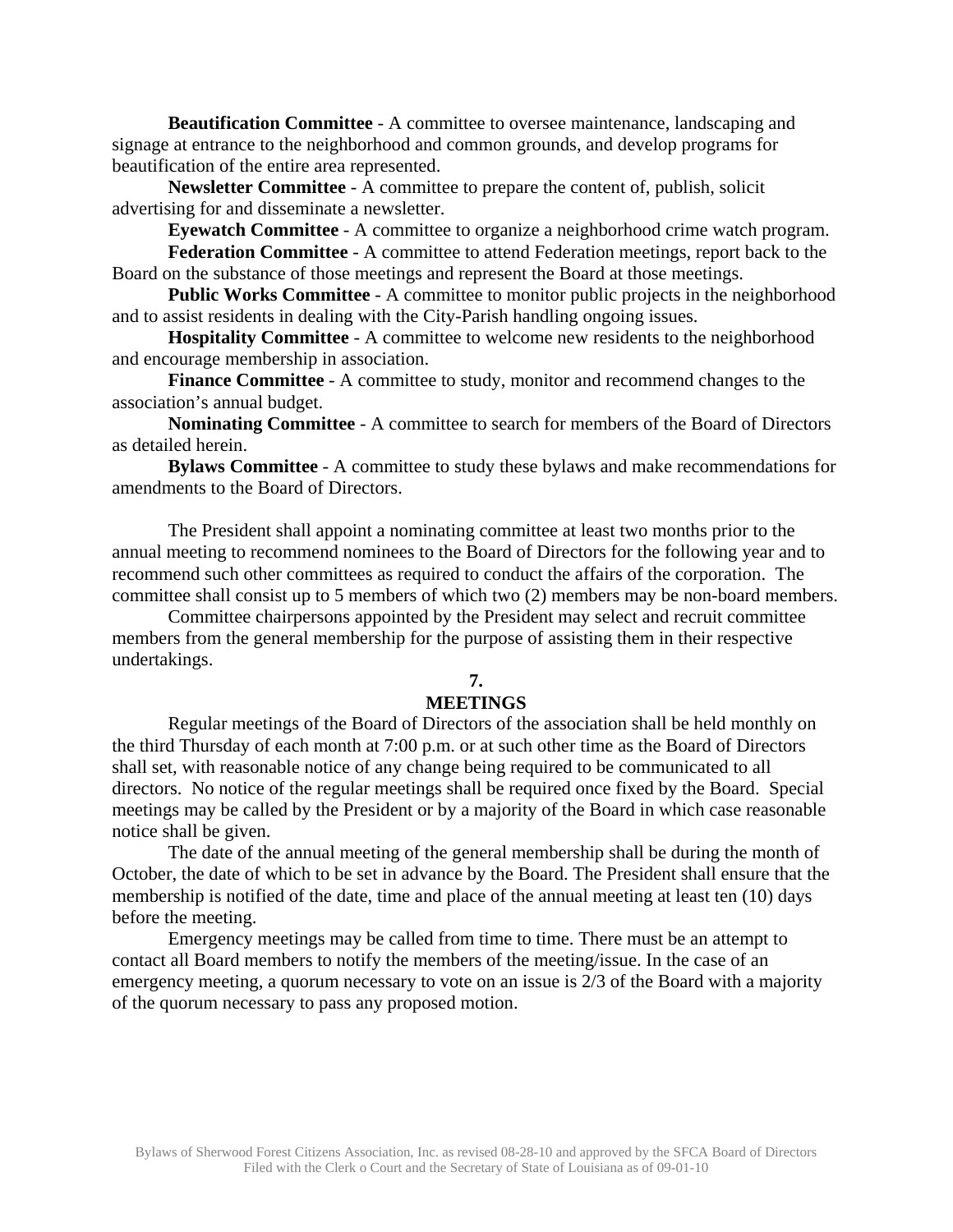# **8.**

## **ELECTIONS**

The nominating committee shall report its recommendations for the Board of Directors to the membership at the annual meeting. Additional nominations may be received from the floor. If more nominations are made than there are director positions, the membership shall vote on each director position.

The newly elected directors shall elect the officers of the corporation at the first meeting of the new board after it takes office.

An officer or director may be removed for cause by two-third's vote of the directors present and voting at any meeting of the board of directors at which a quorum is present. A director who has missed three consecutive monthly meetings or who otherwise has a record of frequent absences from meetings or who has not participated in the activities of the corporation may be removed from the board of directors. The board of directors shall mail written notice to the officer or director at his address as it appears on the membership record, giving reasonable notice of the date, time and place of the meeting at which such action is proposed to be taken.

**9.** 

#### **RULES**

Roberts' Rules of Order, revised, shall govern this organization in all cases where applicable and where not inconsistent with these Bylaws.

### **10.**

## **ORDER OF BUSINESS**

Any matter of business brought before the association shall be presented to and acted upon by the board of directors. Any motion not acted upon by the board of directors within sixty days can be brought before the general membership at the annual meeting or at a special general membership meeting called for such purpose by a majority of the board of directors.

## **11.**

#### **QUORUM**

A quorum of the board of directors shall consist of a majority of the members of the board.

A vote necessary to transact business at the annual meeting shall be a majority of those members present and eligible to vote after due notice has been sent to all membership.

### **12.**

### **AMENDMENT OF BYLAWS**

The bylaws may be amended by a majority vote of the board of directors present and voting at a meeting for which notice has been given and the proposed amendment has been stated.

### **13.**

### **DUES**

Dues are set at \$25.00 per individual single-family unit. Only those members who are current in payment of dues shall be eligible to vote at the annual meeting, with one vote to be cast per household and with the membership roll to be closed thirty (30) days prior to the annual meeting for the purpose of determining eligibility to vote at the annual meeting.